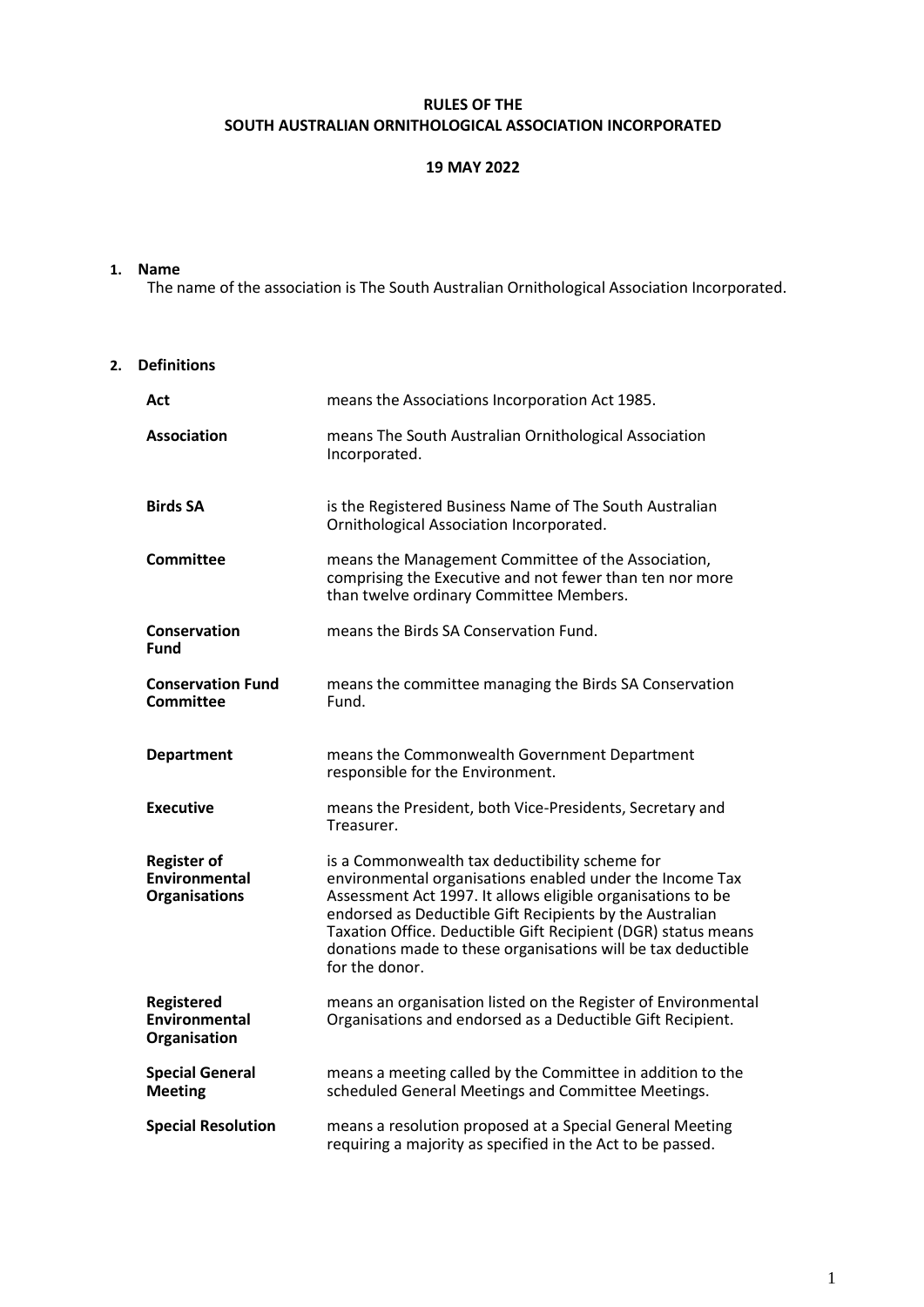### **3. Association**

- 3.1 The liability of the members is limited by the Act.
- 3.2 The name of the Association is **The South Australian Ornithological Association Incorporated.**
- 3.3 The registered office of the Association is **C/O The South Australian Museum, North Terrace, Adelaide, SA 5000** or as the Management Committee determines from time to time.

### **4. Objects**

The principal objects of the Association are to:

- 4.1 promote public understanding of the importance of South Australian birds and their natural habitats;
- 4.2 support the conservation of Australian birds and their natural habitats;
- 4.3 take action, including advocacy, to maintain, protect or enhance the conservation of South Australian birds and their natural habitats;
- 4.4 develop and deliver educational programs and materials that promote the protection, conservation and appreciation of South Australian birds;
- 4.5 facilitate scientific study and research of South Australian birds and their habitats, so as to improve their conservation, and to record and publish the results of such research;
- 4.6 foster ethical bird watching, for the benefit of both people and Australian birds, and
- 4.7 maintain a public fund, called the "Birds SA Conservation Fund" for the specific purpose of supporting the Association's Objects, with a strong emphasis on 4.5 above.

### **5. Powers and duties of the Association**

For the purpose of carrying out its objects the Association may:

- 5.1 acquire, hold, deal with, and dispose of any real or personal property;
- 5.2 administer any property on trust;
- 5.3 open and operate bank accounts;
- 5.4 invest its money in any security with due diligence and authorisation;
- 5.5 borrow any money upon such terms and conditions as the Association thinks fit;
- 5.6 give security for the discharge of liabilities incurred by the Association as the Association thinks fit;
- 5.7 appoint agents to transact any business on its behalf;
- 5.8 enter into any other contract it considers necessary or desirable;
- 5.9 award persons in recognition of their contribution to bird knowledge, conservation and the Association;

## **6. Membership**

- 6.1 The classes of membership of the Association are as follows:
	- (a) Individual membership;
	- (b) Family membership;
	- (c) Student membership;
	- (d) Honorary membership;
	- (e) Any other class of membership approved by the Committee from time to time
- 6.2 A person is eligible to apply for membership of the Association as:
	- (a) An Individual member;
	- (b) Family members, being members of a family living together. Family members are considered as one member for the distribution of notices and publications.
	- (c) A Student member if they are a full-time student of a school or tertiary institution;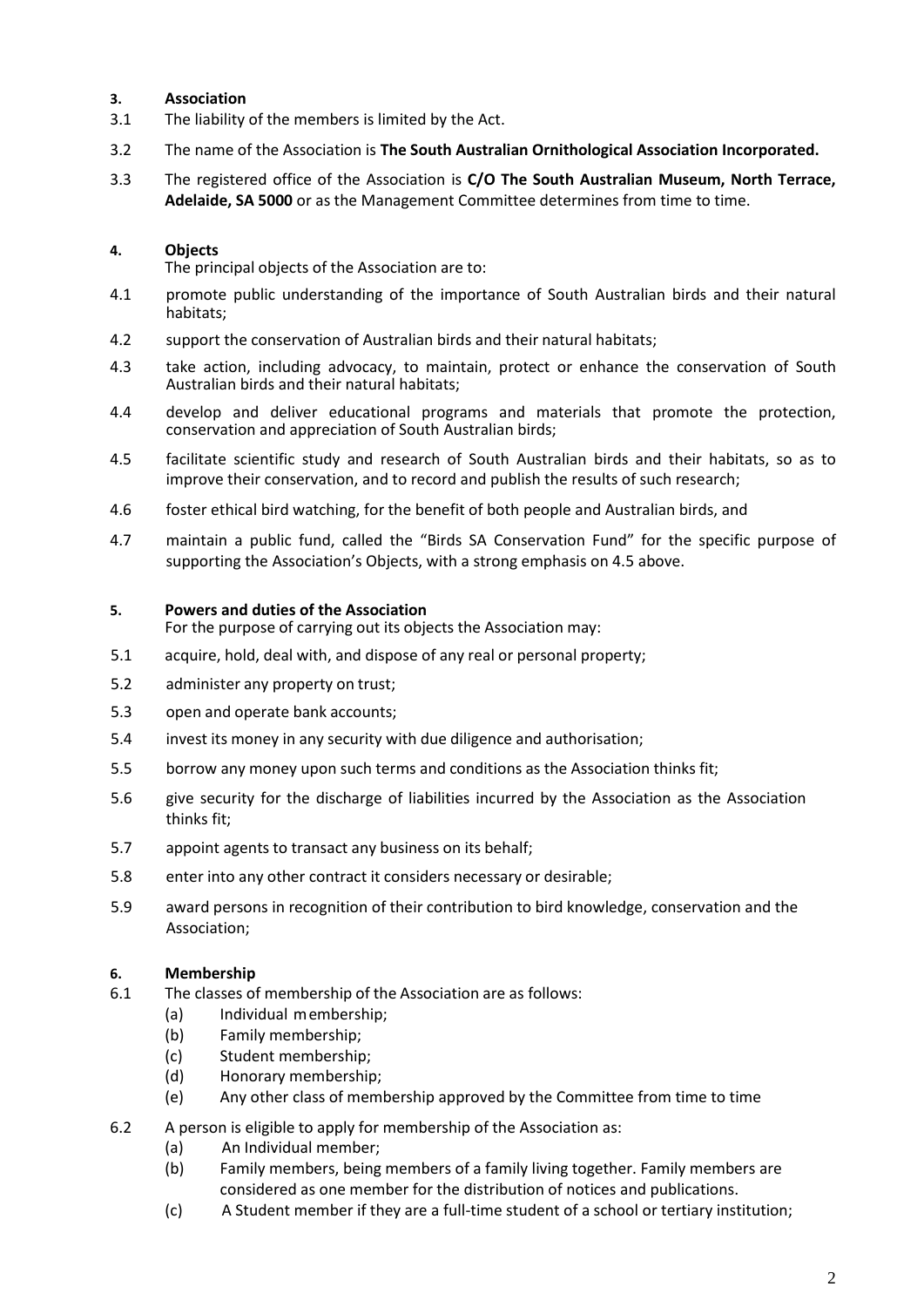- 6.3. Honorary membership:
	- (a) may be granted to a person for life for distinguished service to the Association or in the cause of ornithology generally;
	- (b) must be proposed to the Committee in writing with supporting information for consideration;
	- (c) is granted if the Committee supports the proposal and it is supported by a majority of two-thirds of members present and eligible to vote at a General Meeting.
	- (d) Honorary memberships may not exceed twelve.
- 6.4. Privileges of Membership

Members are eligible:

(a) to vote at Annual General Meetings, Special General Meetings and monthly General Meetings of the Association;

Family Membership is entitled to two votes;

- (b) to be elected to the Management Committee if aged 18 years or older; and
- (c) to receive an electronic version of every issue of the Association's publications The Birder and the South Australian Ornithologist, free of charge. Members may purchase printed copies of The Birder, the South Australian Ornithologist or any other publications of the Association at prices that the Management Committee may determine.
- 6.5 Application for membership
	- (a) An application for membership must be in a form approved by the Committee.
	- (b) The Committee has discretion to determine whether an applicant will be accepted or rejected for membership. Any applicant rejected will receive a refund for any subscription fees paid upon application.

# **7. Subscription fees**

- 7.1. The Annual Subscription and Annual Printed Materials Subscription payable:
	- (a) will be at rates determined by the Committee from time to time, and (b) may vary according to membership class.
		- may vary according to membership class.
- 7.2 The Committee may, at its discretion, grant a subscription fee concession to a member who is experiencing financial hardship.
- 7.3 Subscriptions will be payable upon application for and renewal of membership. Subscriptions will be payable on the membership anniversary date, or such other date as determined by the Committee.
- 7.4 If a member's Annual Subscription or Annual Printed Materials Subscription is in arrears for greater than three months that member will not be entitled to the privileges of their class of membership and ceases to be a member but may be reinstated on terms that the Committee may decide.
- 7.5 Honorary members will not be liable for the payment of Annual Subscription or Annual Printed Materials Subscription, but will be deemed to be financial members of the Association and entitled to all the privileges of membership.

# **8. Register of members**

- 8.1. A register of members must be kept and contain:
	- (a) name and postal address of each member;
	- (b) email address of each member (if applicable);
	- (c) the phone number of each member;
	- (d) the date on which each member was admitted to, or resigned from the Association;
	- (e) the class of membership;
	- (f) if applicable, the date of and reason(s) for termination of membership;
	- (g) names of Family members, where relevant and
	- (h) any other particulars the Committee decides.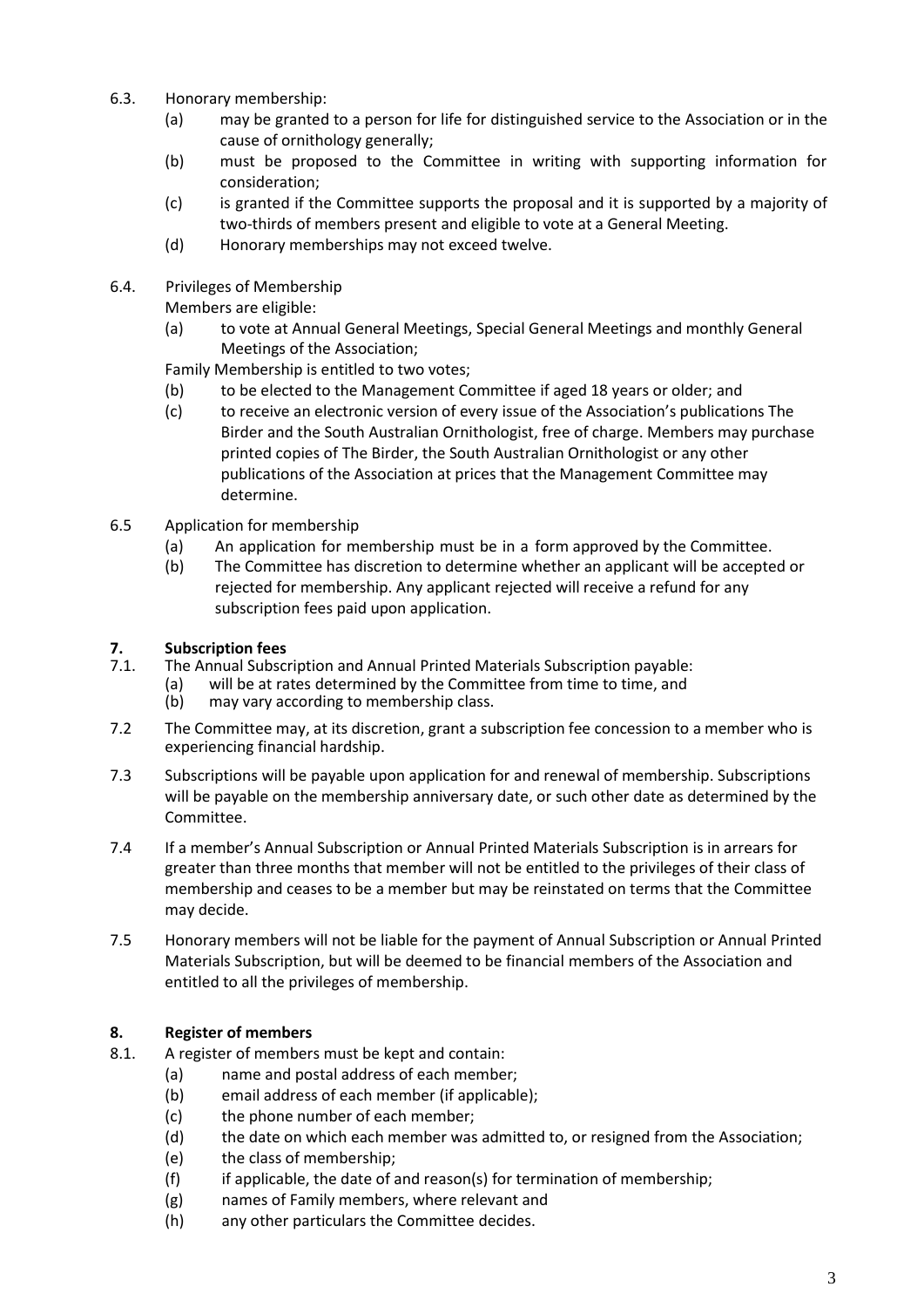# **9. Termination of membership**

- 9.1. A person ceases to be a member of the Association if the member:
	- (a) gives notice in writing to the Membership Officer resigning as a member;
	- (b) fails to renew their membership;
	- (c) dies;
	- (d) is expelled by the Committee.
- 9.2. The date of resignation of a member is the date on which the Membership Officer receives notice of resignation.
- 9.3. Expulsion
	- i. The Committee has the power to expel a member for failing to comply with the Rules of the Association or with a Code of Conduct, which the Committee may publish from time to time, or for acting in a manner prejudicial to the interests of the Association or its members.
	- (b) Particulars of the action/s which may lead to expulsion must be communicated to the member in writing at least 30 days before the meeting of the Committee at which the matter will be decided.
	- (c) The decision of the Committee must be communicated to the member in writing, and if there is an adverse decision, the member ceases to be a member 14 days after the Committee has communicated its decision to the member.
	- (d) A member may appeal against the expulsion at a General Meeting. The intention to appeal must be communicated to the Secretary not more than 14 days after the decision of the Committee has been communicated to the member.
	- (e) If the member appeals under sub-Rule  $9.3(d)$ , the member may be expelled at a General Meeting only if the Committee's decision is upheld by a majority of members present, eligible to vote, after the member has been heard.
	- (f) The decision of the Association, in the General Meeting, as to the person's membership status is binding and no further appeal is permissible.

# **10. Committee**

- 10.1. The Committee, all of whom must be members of the Association, consists of:
	- (a) the President;
	- (b) two Vice Presidents;<br>(c) the Secretary;
	- (c) the Secretary;<br>(d) the Treasurer;
	- the Treasurer; and
	- (e) not fewer than ten nor more than twelve Ordinary Committee members
- 10.2. The Committee may appoint Ordinary Committee members to fulfill the following positions:
	- (a) Assistant Secretary;
	- (b) Assistant Treasurer;
	- (c) Field Program Co-ordinator;
	- (d) The Birder Editor;
	- (e) The South Australian Ornithologist Editor;
	- (f) Bird Records Secretary;
	- (g) Membership Officer;
	- (h) Member Activities Officer or
	- (i) Any other position for which a need is identified.

# **11. Appointment of the Committee**

- The Committee is elected at the Annual General Meeting and holds office from the closure of that Annual General Meeting until the closure of the next.
- 11.2. A nomination for election to the Committee must be in writing, proposed and seconded by two members, and authorised by the candidate.
- 11.3. Notice of all members seeking election to the Committee will be given to all members of the Association with the notice calling the meeting at which the election is to take place.
- 11.4. The Committee may appoint a member to fill any vacancy on the Committee until the conclusion of the next Annual General Meeting.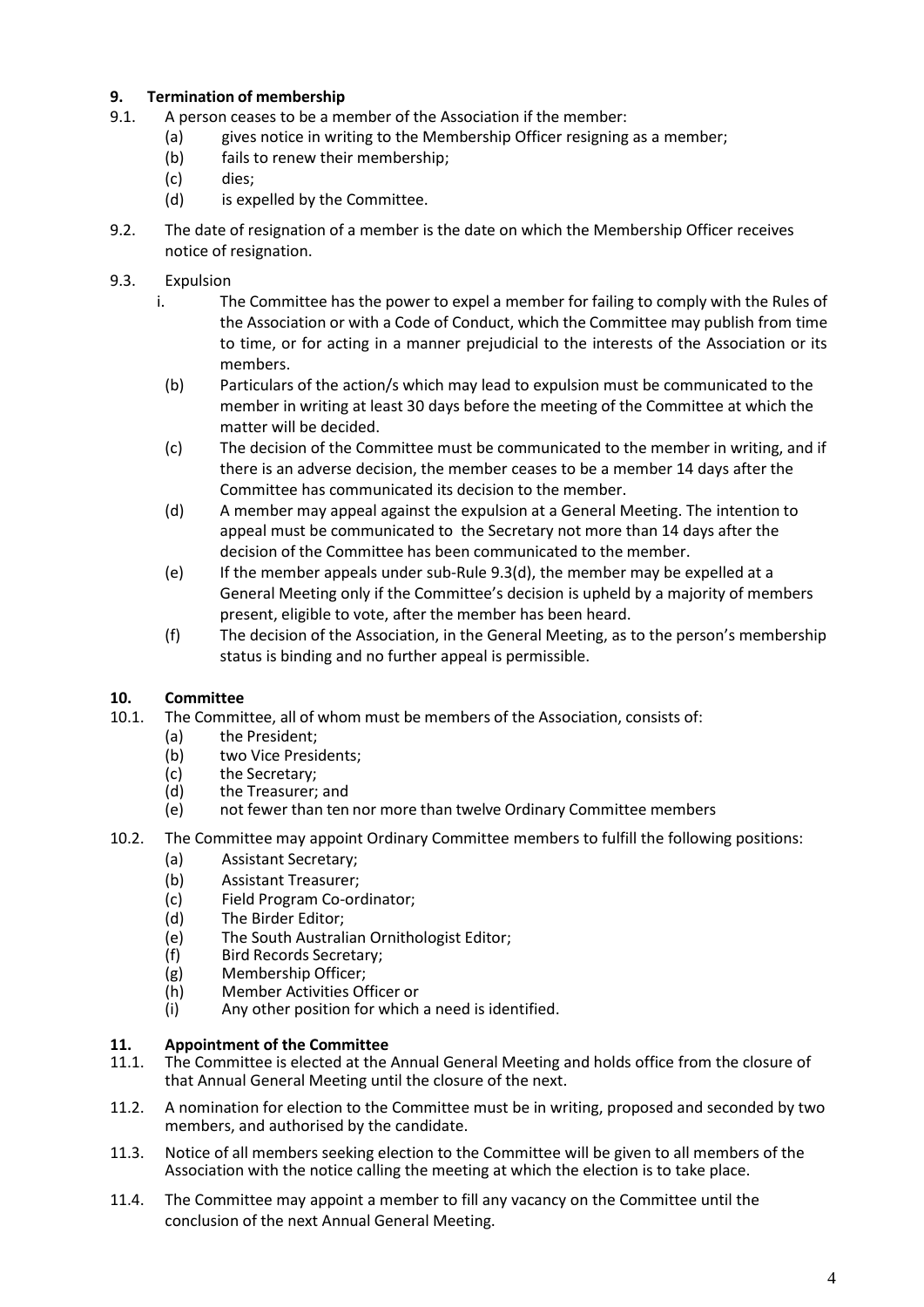### **12. Disqualification of Committee Members**

- 12.1. The office of a Committee member will become vacant if a Committee member is:
	- (a) disqualified from being a Committee member by the Act;<br>(b) expelled as a member under these Rules;
		- (b) expelled as a member under these Rules;<br>(c) permanently incapacitated by ill health; o
		- (c) permanently incapacitated by ill health; or<br>(d) absent without apology from more than fo
		- absent without apology from more than four meetings in a financial year.

# **13. Powers and duties of the Committee**

- The management of the Association is the responsibility of the Committee. The Committee is responsible for the management and control of the funds and other property of the Association.
- 13.2. The Committee will have authority to interpret the meaning of these rules and any other matter relating to the affairs of the Association on which these rules are silent.
- 13.3. The Committee may co-opt a member or members to the Committee to undertake specific tasks for a defined period.
- 13.4. The Committee will appoint a Public Officer.
- 13.5. The Committee may appoint a person to be the Patron of the Association.

### **14. Proceedings of the Committee**

- 14.1. The Committee meets at intervals of not more than two months, at a time and place determined by the President or Vice Presidents.
- 14.2. Motions are decided by a majority of votes and in the case of equality, the President has a second or casting vote.
- 14.3. The Secretary, or another member of the Committee appointed for that purpose, will give each member of the Committee notice of a Committee meeting at least 48 hours (or any other period that may be decided by the Committee) before the time appointed for the holding of the meeting.
- 14.4. A member of the Committee having a direct or indirect pecuniary interest in a contract or proposed contract with the Association or a perceived conflict of interest with Committee deliberations, must disclose the nature and extent of that interest to the Committee, as required by the Act, and shall not vote with respect to that contract, proposed contract or decision.
- 14.5. Any seven Committee members will constitute the quorum for Committee meetings, providing that at least two are either:
	- (a) the President, or
	- (b) a Vice President, or
	- (c) the Secretary, or<br>(d) the Treasurer
	- the Treasurer

#### **15. Notice of General Meetings**

- 15.1. A General Meeting is held each month except December on a date determined by the Committee.
- 15.2. At least 14 days notice of any General Meeting must be given to members.
- 15.3. The Secretary will give notice of General Meetings via any means that the Committee decides. The notice should contain:
	- (a) the venue details whether in situ or online, the day and the hour of the meeting and, if applicable, any information about parking, health and safety regulations and
	- (b) the general nature of the business to be transacted at the meeting
- 15.4. Any proposed resolution to be submitted by a member at a General Meeting must be in writing, signed by the member, seconded and be received by the Secretary no less than 14 days before the opening of the meeting.

#### **16. Proceedings at General Meetings**

16.1. No decisions requiring a vote can be taken at any General Meeting unless a quorum of members is present in person at the time when the meeting is due to commence.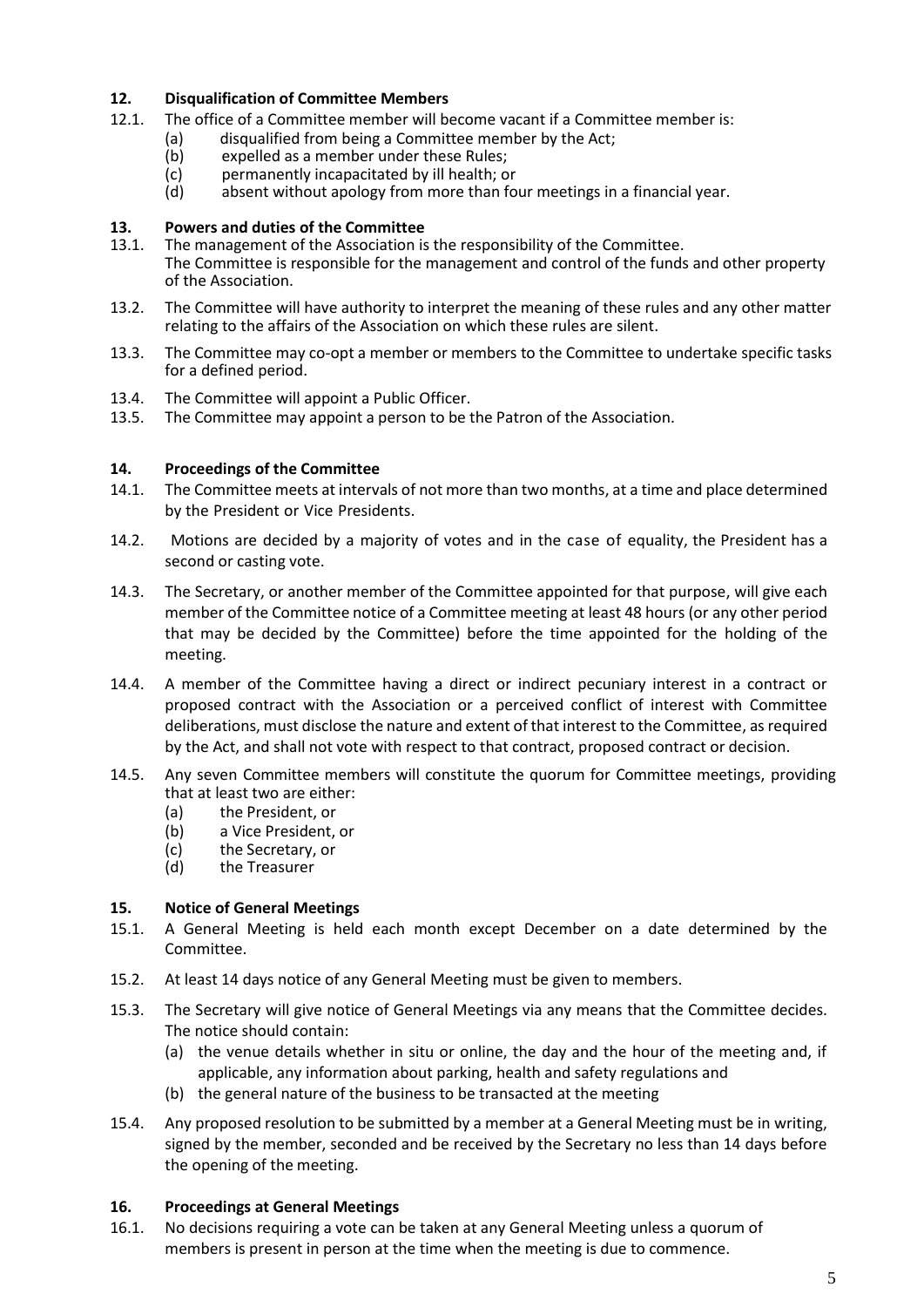- 16.2. A minimum of thirty (30) financial members, present in person, shall constitute a quorum for voting at a General Meeting.
	- (a) If a quorum is not present, resolutions requiring a vote are deferred to such other day, time and place as the chairperson may determine.
- 16.3. The President or one of the Vice-Presidents presides as chairperson at a General Meeting of the Association.

### **17. Voting at General Meetings**

- 17.1. Every financial member of the association has only one vote at a meeting of the Association. Family memberships are entitled to two votes per family.
- 17.2. No Member under eighteen years of age shall have a right to vote at any meeting.
- 17.3. At any General Meeting of members, a resolution put to the vote of the meeting is decided on a show of hands or secret ballot.
- 17.4. Subject to these rules, a question for decision at a General Meeting, must be determined by a majority of members who vote in person or, where proxies are allowed, by proxy, at that meeting.
- 17.5. Before a vote on a resolution is taken in a General Meeting, the Chairperson must inform the meeting whether any proxy votes have been received and how the proxy votes are cast in total.
- 17.6. In the case of an equality of votes, whether on a show of hands or on a secret ballot, the Chairperson of the meeting at which the show of hands or secret ballot takes place, has a casting vote in addition to any vote that the Chairperson may have individually as a member.
- 17.7. A member may only appoint one proxy for a particular meeting.
- 17.8. A document appointing a proxy:
	- (a) must be in writing and signed by the appointer, who must be a member eligible to vote, and contain:
		- i. the appointer's name;
		- ii. the proxy's name or the name of the office held by the proxy; and
		- iii. the manner in which the proxy is to vote in respect of a particular resolution in which case the proxy must vote in accordance with that direction.
- 17.9. Unless a poll is demanded, a declaration by the Chairperson is conclusive evidence of the result, provided the declaration reflects a show of hands and the proxies received. Neither the Chairperson nor the minutes need to state the number or proportion of votes recorded in favour or against.

#### **18. Poll at General Meetings**

- 18.1. A poll may be held by post or by electronic means:
	- (a) on the direction of the Chairperson of the meeting, or
	- (b) if requested by not less than 10 members and after a vote in favour at the meeting.
- 18.2. A poll by post or electronic means must be held within 21 days of being directed or requested.
- 18.3. If a poll is held, any previous vote on the matter has no effect.

## **19. Annual General Meeting**

- 19.1. The Annual General Meeting (AGM) must be held within 5 months of the end of the previous financial year.
- 19.2. The Secretary will:
	- (a) give notice of the AGM to every member not less than 28 calendar days before the AGM scheduled date using e-News, The Birder magazine or any other form of distribution that reaches all members;
	- (b) Give notice to the auditor; and
	- (c) Distribute the agenda and any supporting papers not less than 14 calendar days before the AGM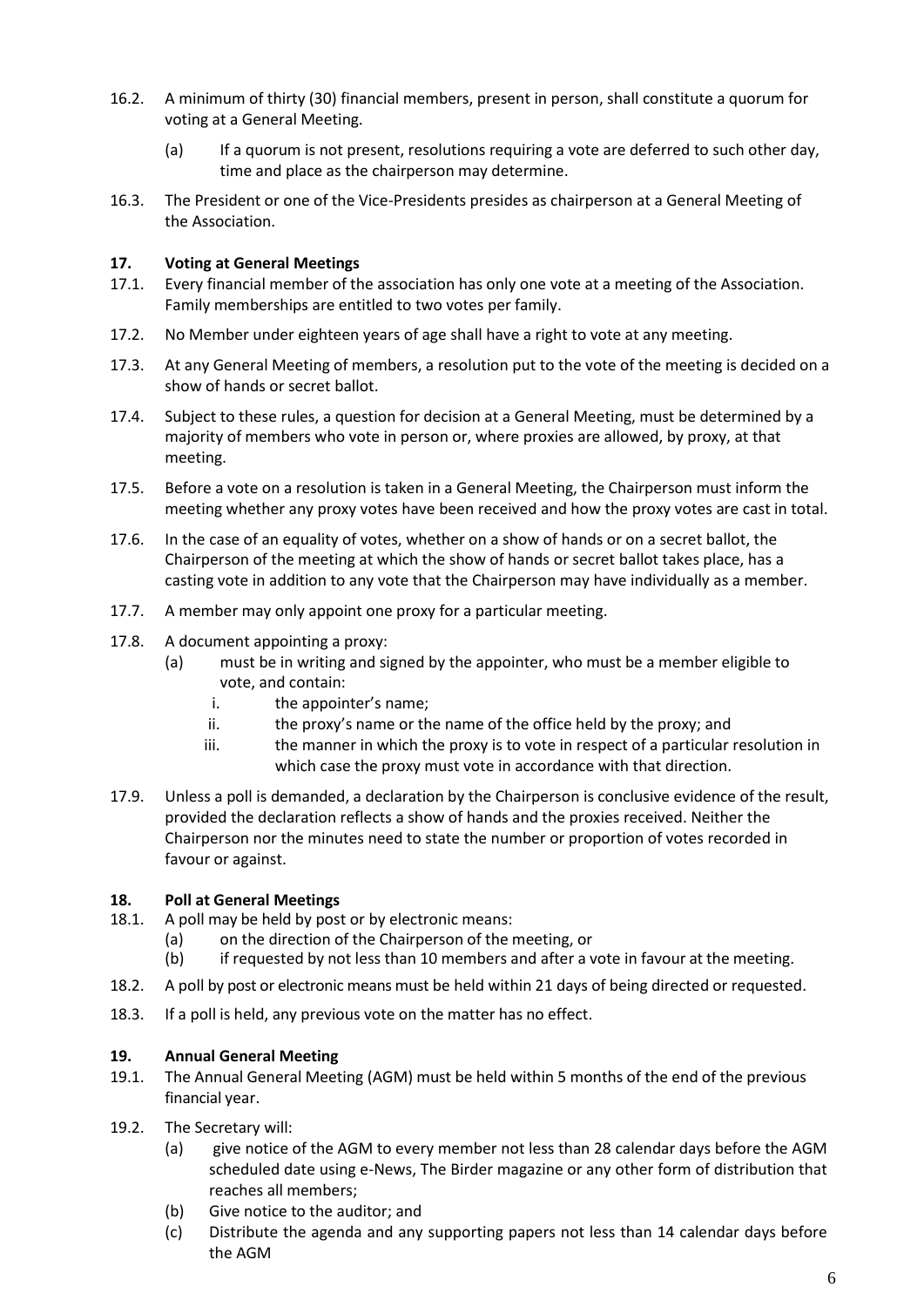- 19.3. The business of the AGM includes:
	- (a) confirmation of the Minutes of the previous AGM;
	- (b) presentation of the Annual Report for the previous financial year;
	- (c) presentation of the Financial Report for the previous financial year;<br>(d) election of members to the Committee;
	- (d) election of members to the Committee;<br>(e) appointment of an auditor and
	- appointment of an auditor and
	- (f) conducting any other business of which notice in writing has been given to all members not less than 14 calendar days before the Annual General Meeting.

### **20. Special General Meeting**

- 20.1. The Committee may call for a Special General Meeting of the Association at any time. A Special General Meeting may be called to vote on a Special Resolution as defined in the Act or for other purposes as decided by the Committee.
- 20.2. A minimum of thirty (30) financial members, present in person, shall constitute a quorum for voting at a Special General Meeting.
- 20.3. At least 21 days notice specifying the intention to propose a Special Resolution will be given to all members of the Association.
- 20.4. A Special Resolution is passed at a Special General Meeting by a majority of not less than threequarters of such members of the Association as, being entitled to do so, vote in person or, where proxies are allowed, by proxy, at that meeting.
- 20.5. Any request by members for a Special General Meeting shall be signed by the relevant members and shall state the purpose of the meeting.

## **21. Minutes**

- 21.1. The Secretary or Assistant Secretary must record minutes of all proceedings of General Meetings, Committee Meetings, Annual General Meetings and Special General Meetings of the Association and issue these before the next succeeding meeting.
- 21.2. Minutes kept according to this Rule must be confirmed by the members at the next succeeding meeting. The minutes must be signed by the chairperson of the meeting at which the proceedings took place or by the chairperson of the next succeeding meeting at which the minutes are confirmed. The minutes must be filed electronically on the filing system approved by the Committee.
- 21.3. Minutes entered, confirmed and signed are, until the contrary is proved, conclusive proof that:
	- (a) the meeting was correctly convened and held;<br>(b) all proceedings at the meeting were properly co
	- (b) all proceedings at the meeting were properly conducted;<br>(c) all appointments made at the meeting are valid.
	- all appointments made at the meeting are valid.

# **22. Sub-Committees**

- The Committee may appoint and disband sub-committees and may delegate to a subcommittee any of its powers and duties.
- 22.2. The Committee must retain general control and management of the sub-committee, including reporting requirements.
- 22.3. Membership of sub-committees must be confined to members but non-members may be coopted as advisers without voting rights.
- 22.4. The President is an ex-officio member of any sub-committee.

# **23. Groups within the Association**

- Members of the Association resident in or otherwise connected with a particular locality or having a common interest in some particular aspect of ornithology may form themselves into a Group within the Association by adopting a set of rules previously approved by the Committee.
- 23.2. These rules may only be altered with the approval of the Committee.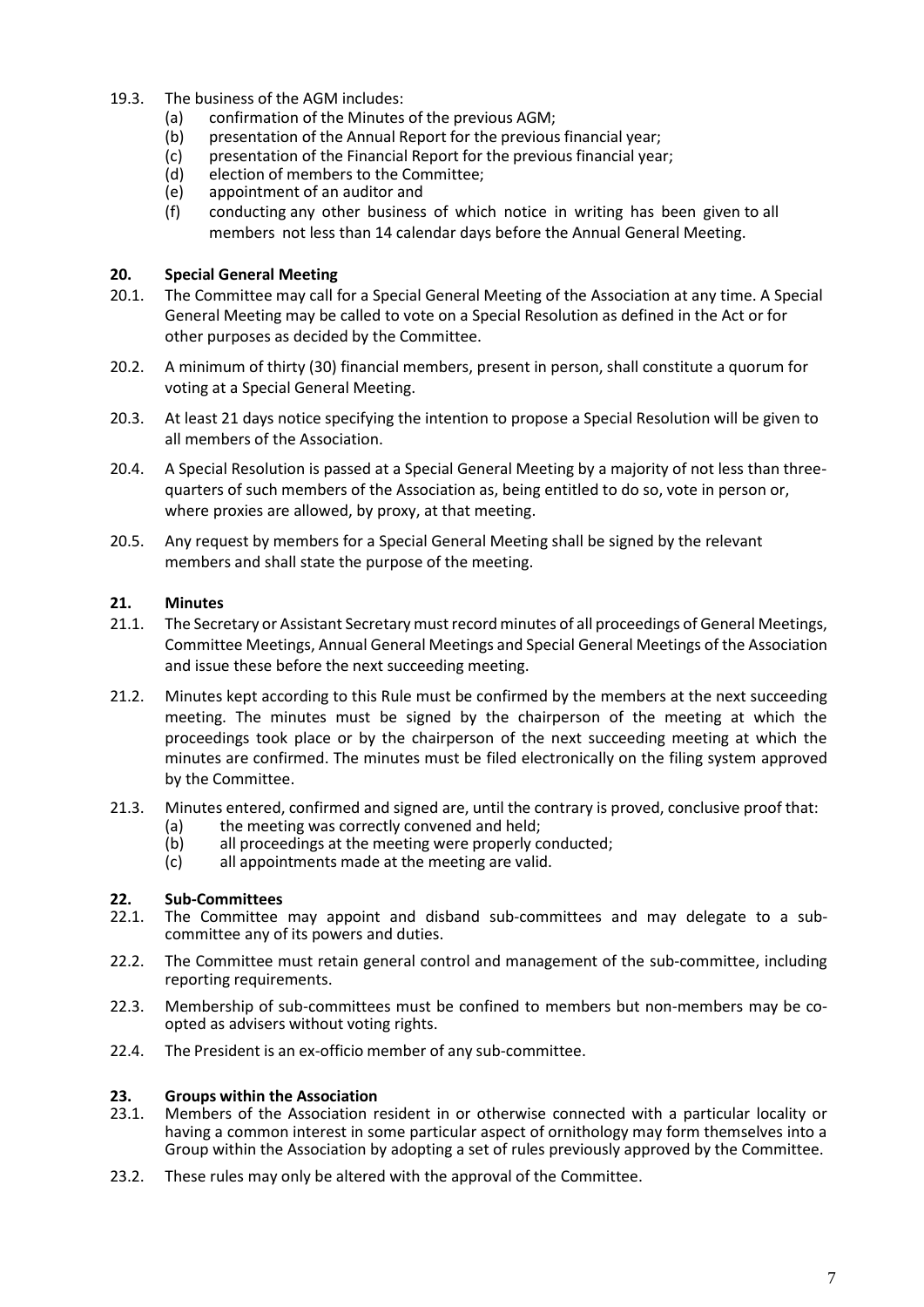# **24. Accounts and audit**

- 24.1. The financial year of the Association shall commence on  $1<sup>st</sup>$  January and end on 31<sup>st</sup> December of each year.
- 24.2. The Association will keep and retain such accounting records as are necessary to correctly record and explain financial transactions and the financial position of the Association in accordance with the Act.
- 24.3. The accounts, together with the auditor's report on the accounts, the Committee's statement and the Committee's report, will be laid before members at the Annual General Meeting. The accounts must be circulated to members not less than 14 days prior to the Annual General Meeting.
- 24.4. At each Annual General Meeting, the members shall appoint a person with appropriate qualifications individually or within an auditing company to be auditor of the Association.
	- (a) The auditor shall hold office until the next Annual General Meeting and is eligible for reappointment.
	- (b) If an appointment is not made at an Annual General Meeting, the Committee shall appoint an auditor for the current financial year.
	- (c) The Association must cause:
		- i. accounting and other records to be kept securely;
		- ii. copies of annual financial statements to be retained;
- 24.5. The Association's bank accounts must:
	- (a) have three authorised account operators who are members of the Executive, with one operator being the Treasurer;
	- (b) be operated by the signature or electronic approval of the Treasurer plus at least one other authorised account operator; and
	- (c) be operated by no more than three authorised account operators at any one time.

# **25. Publications**

- The Committee will cause to be published:
	- (a) a journal entitled South Australian Ornithologist;<br>(b) a magazine entitled The Birder; and
	- a magazine entitled The Birder; and
	- (c) may also cause to be published any books, pamphlets and other material that are consistent with the objects of theAssociation.
- 25.2. An organisation, person or group of persons may obtain printed copies of the South Australian Ornithologist and/or The Birder magazine by payment of an annual publication subscription, to be decided by the Committee.

# **26. Library**

The Committee will maintain a library of scientific data, which may include publications, slides, videos, and sound recordings etc. which are available to members on conditions determined by the Committee.

## **27. Birds SA Conservation Fund**

The Association's conservation fund is known as the 'Birds SA Conservation Fund'.

- 27.1. The objective of the Conservation Fund is to support the objects of the Association with an emphasis on scientific study and research of Australian birds and their natural habitats, so as to improve their conservation.
- 27.2. The Conservation Fund is used only to support the Association's objects. Any allocation of funds made from the Conservation Fund to other persons or organisations will be made in accordance with the objects of the Association and will not be influenced by the preferences of donors.
- 27.3. The Conservation Fund was established to receive gifts of money or property from the general public for this purpose and any money received from such gifts must be credited to the Conservation Fund bank account as specified in 27.7. The fund must not receive any other money into its account and must comply with subdivision 30 - 55E of the Income Tax Assessment Act 1997.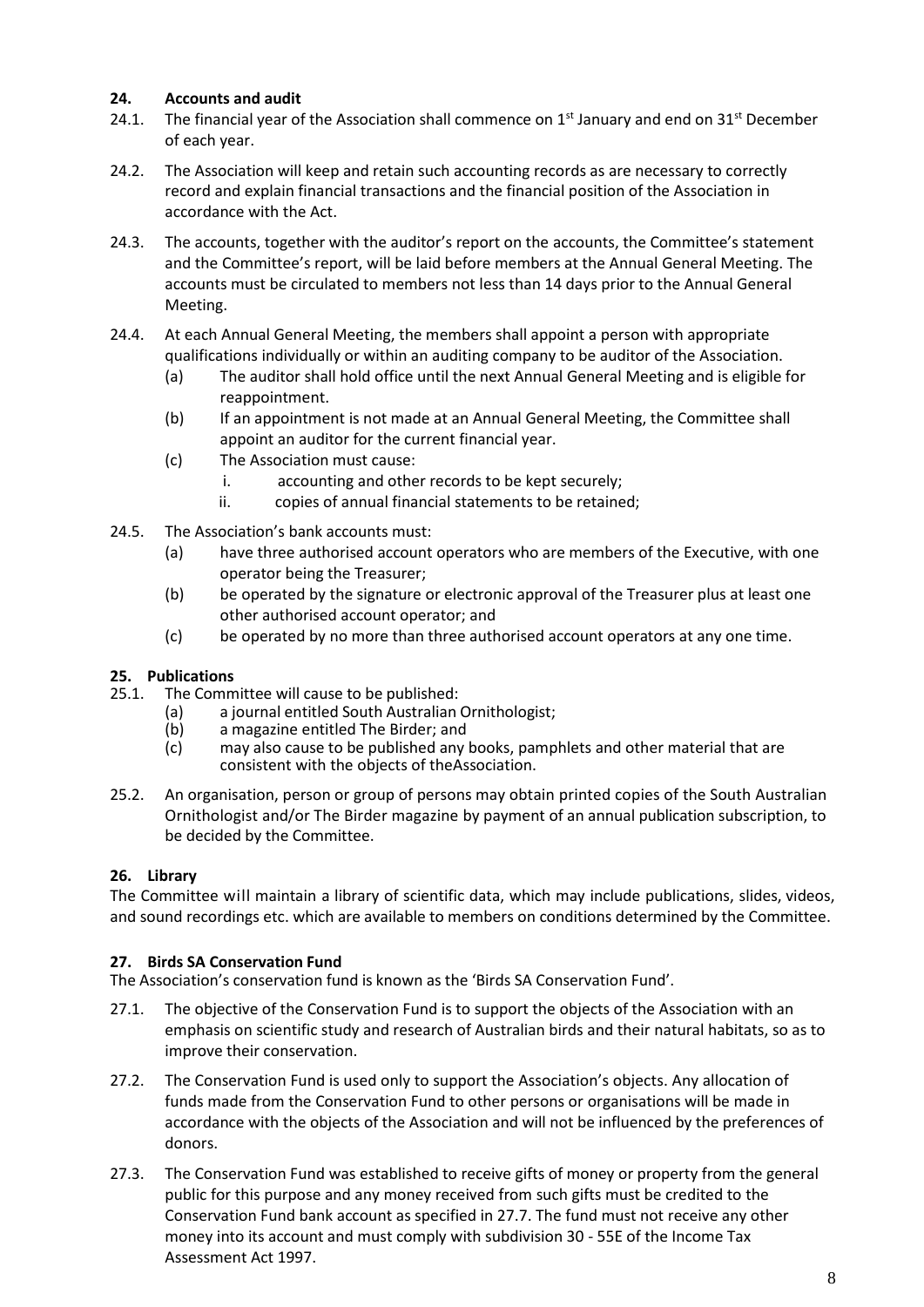- 27.4. The Conservation Fund will be administered by the Conservation Fund Committee of no fewer than three persons.
	- (a) The Conservation Fund Committee will be appointed by the Committee of the Association.
	- (b) A majority of the members of the Conservation Fund Committee are required to be "responsible persons" as defined by the Guidelines to the Register of Environmental Organisations.
- 27.5. The Committee will be responsible for the proper conduct of the Birds SA Conservation Fund. The Conservation Fund Committee will report to the Birds SA Committee.
- 27.6. Money from interest on donations, income derived from donated property, and money from the realisation of such property is to be deposited into the Conservation Fund.
- 27.7. A separate bank account is to be opened to deposit money donated to the Conservation Fund, including interest accruing thereon, and gifts to it are to be kept separate from other funds of the Association.
- 27.8. Receipts are to be issued in the name of the Conservation Fund and proper accounting records and procedures are to be kept and used for the Conservation Fund.
- 27.9. The Conservation Fund will be operated on a non-profit basis. None of the money or property accumulated by the Conservation Fund will be distributed to members of the Association (or members of the Conservation Fund Committee) apart from proper remuneration for administrative services.
- 27.10. In the event of the winding up of the Conservation Fund, any surplus assets are to be transferred to another fund with similar objectives that is on the Register of Environmental Organisations.
- 27.11. Any changes to the Rules of the Conservation Fund are to be advised to the Department within a reasonable time following the making of the changes.
- 27.12. Statistical information requested by the Department on donations to the Birds SA Conservation Fund will be provided in the prescribed form within four months of the end of the Association's financial year. An audited financial statement for the Birds SA Conservation Fund will be supplied with the annual statistical return. The statement will provide information on the expenditure of Conservation Fund monies and the management of Conservation Fund assets.
- 27.13. The Association must inform the Department as soon as possible if:
	- (a) the Association changes its name or the name of the Conservation Fund;
	- (b) there is any change to the membership of the Conservation Fund Committee;
	- (c) there has been a departure from the rules of the fund.
- 27.14. The Association and the Conservation Fund Committee agree to comply with any rules that the Commonwealth Treasurer and the Commonwealth Minister with responsibility for the environment may make to ensure that gifts to the Conservation Fund are used only for the Association's objects.

## **28. Other Funds and Property**

The Committee will maintain financial reserves, which must include:

- 28.1. A Contingency Fund with an indexation rate of not less than the change in the Consumer Price Index for Adelaide in the previous 12 months ending 30<sup>th</sup> June, or as the Committee decides.
	- (a) Any surplus money generated above the indexation rate may be used to supplement any other funds that the Committee may decide.
	- (b) Notice of the Committee's intention to withdraw capital from the Contingency Fund must be given at a General Meeting and must be approved by two-thirds of members present, eligible to vote, at a subsequent meeting.
- 28.2. The income and property of the Association must be applied solely towards the promotion of the objects of the Association. Members or relatives of members must not be paid any dividend, bonus or other financial reward, either directly or indirectly. However this does not prevent